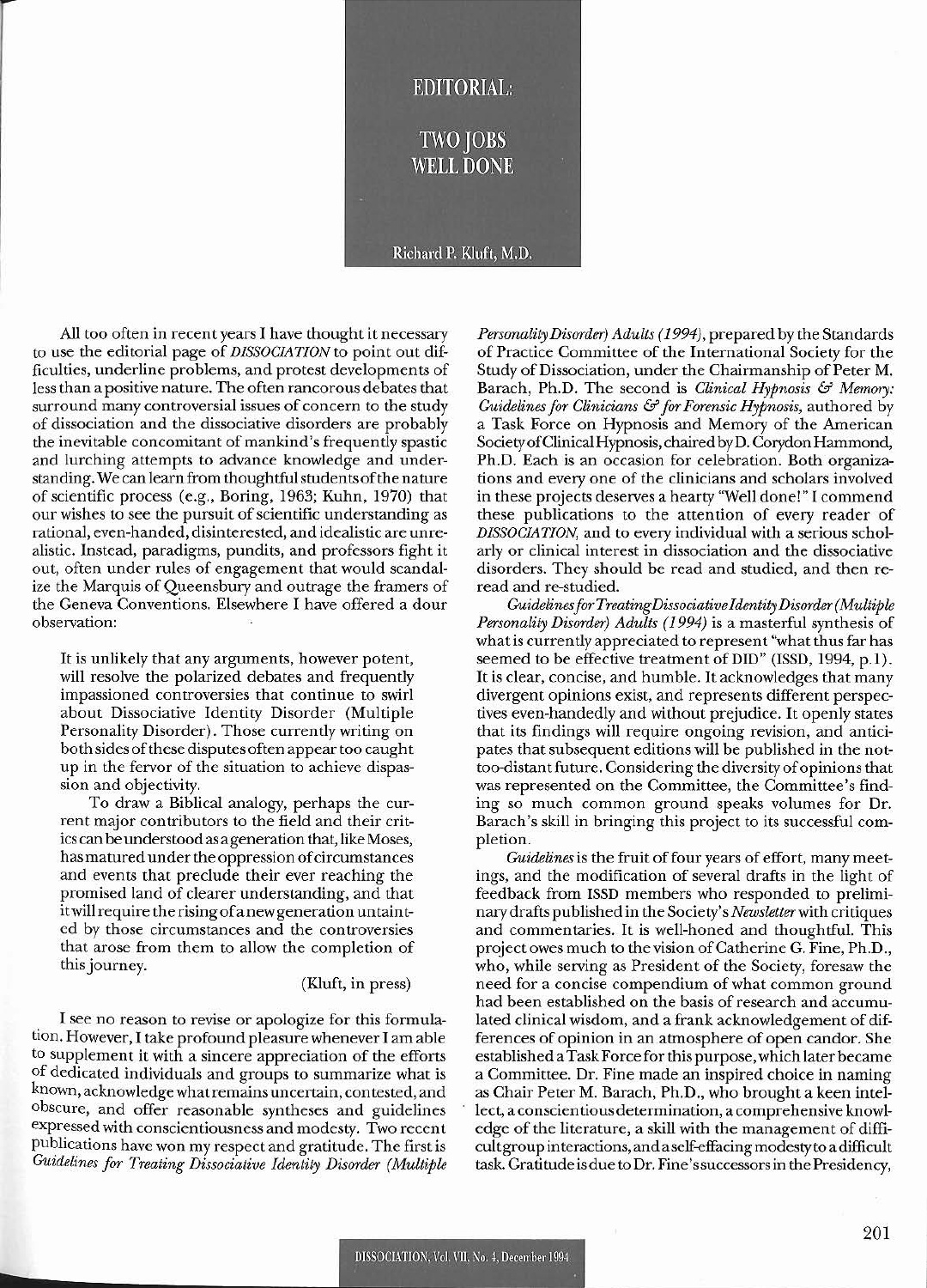who continued to support this project and push it to its successful conclusion. Richard J. Loewenstein, M.D., Moshe Torem, M.D., and Colin Ross, M.D., deserve much credit for their efforts on behalf of this project.

The membersofthe Committeeshould beacknowledged for their many hours of effort and their dedication to the goals at hand. Manywere individuals with strongly-held opinions, who nonetheless were able to subordinate their individual agendas in the interests of achieving the most balanced and representative guidelines. The memberswere Peter M. Barach,Ph.D. (Chair); Elizabeth Bowman, M.D.; Catherine Fine, Ph.D.; George Ganaway, M.D.; Jean Goodwin, M.D.; Sally Hill, Ph.D.; Richard P. Kluft, M.D.; Richard J. Loewenstein, M.D.; Rosalinda O'Neill, M.A.; Jean Olson, M.S.N.; Joanne Parks, M.D.; Gary Peterson, M.D.; and Moshe Torem. M.D.

*Clinical H'JImosis and Menwry* is a towering achievement with a scope much broader than its title would indicate. As an organization. The American SocietyofClinical Hypnosis has proven exemplary in taking responsible and constructive steps to address major problems and issues confronting its members both in their practices and in their attempts to respond to some of the broader societal issues that impinge upon and in turn are influenced by the field of hypnosis. Within the last two years the American Society of Clinical Hypnosis has established impressive new and more rigorous guidelinesfor the teaching ofhypnosis, begun a highly-praised certification program that involves individualized consultations designed to enhance the clinical skills of those who apply for certification. developed a thoughtful brochure to explain hypnosisto health practitioners and concerned others. and mobilized a powerful group of experts to study and report upon the complex and controversial relationship between hypnosis and memory.

*Clinical Hypnosis* & *Memory: Guidelines for Clinicians* & for Forensic Hypnosis is the report of the latter group. It is a brilliant monograph that includes an atlempt to define hypnosis (a perpetually impossible task). a review of current concepts about memory and the factors that influence it. and a scholarly summary of current research on hypnosis and memory (including synopses of relevant hypotheses). On these foundations it proposes guidelines for clinicians working with hypnosis and memory with patients who may have been abused. Appropriate and useful principles and cautions are articulated, and straightforward recommendations are offered. Also, guidelines for the conduct of forensic hypnosis are explicated. Each of these topics is approached with excellent scholarship and tempered with realistic insights from clinical experience. The bibliography alone is a treasure.

An editorial is not the properformat fora more detailed discussion of *Clinical Hypnosis* & *Memory*. The controversies that surround hypnosis and memory are very much in the news and the media. and this makes it tempting to offer further commentaries. However, hypnosis scholarship is an extremely complex and often recondite area of study. It is difficult to select and and/or emphasize particular points outside the context of the overall arguments that the monograph addresses. Suffice it to say that this monograph is the

most responsible and balanced study of these issues that l have encountered. It is especially valuable in that it demonstrates that many of the extremely negative opinions that have been voiced about the use of hypnosis in the treatment of trauma victims are egregious overstatements that far outstrip the data on which they are based. Likewise, it is very clear in showing that naive statemems about the invariable accuracy of recovered memories are dangerously out of touch with established scientific findings. It is a welcome voice of reason in an area that is blessed with many brilliant contributors, but cursed by the fact that many of them have grossly overstated the implications of their research and/or clinical experience.

The chairperson or coordinator of the interdisciplinary panel that prepared this excellent document is D. Corydon Hammond. Ph.D.• a distinguished and highly-published authority in the field of hypnosis. Dr. Hammond has been a driving force behind many of the American Society of Clinical Hypnosis projects noted above. The panel was convened at the behest of Dabney Ewin, M.D., during his Presidency of the American Society of Qinical Hypnosis. The project was brought to completion with the encouragement of his successor in the Presidency, William Wester, Ed.D. The distinguished panelists brought tremendous experience, knowledge, and wisdom to their task. They are Richard B. Garver, Ed.D.; Charles B. Mutter, M.D., Ed.D.; Harold B. Crasilneck, Ph.D.; Edward Frischholz. Ph.D.; Melvin A. Gravitz, Ph.D.; Neil Hibler, Ph.D.; Jean Olson, M.S.N., R.N.; Alan Scheflin, J.D., L.L.M.; Herbert Spiegel, M.D.; and William Wester, Ed.D. They have produced a landmark document that will be of use to the academic. clinical. and forensic communities.

It is easier to generate heat than light. *Guidelines for Treating* Dissociative Identity Disorder (Multiple Personality Disorder) Adults (1994) and *C/inicalHytm0.si5* & *Memory:* Guidelines*furCJinidam*  $&$  *for Forensic Hypnosis* are noteworthy beacons. Those involved in their inception and completion deserve ourgratitude. The International Societyfor the StudyofDissociation and the American Society of Clinical Hypnosis are to be praised for their initiation and support of these projects, and for their organizational responsibility.

*Richard P. Kluft, M.D.*